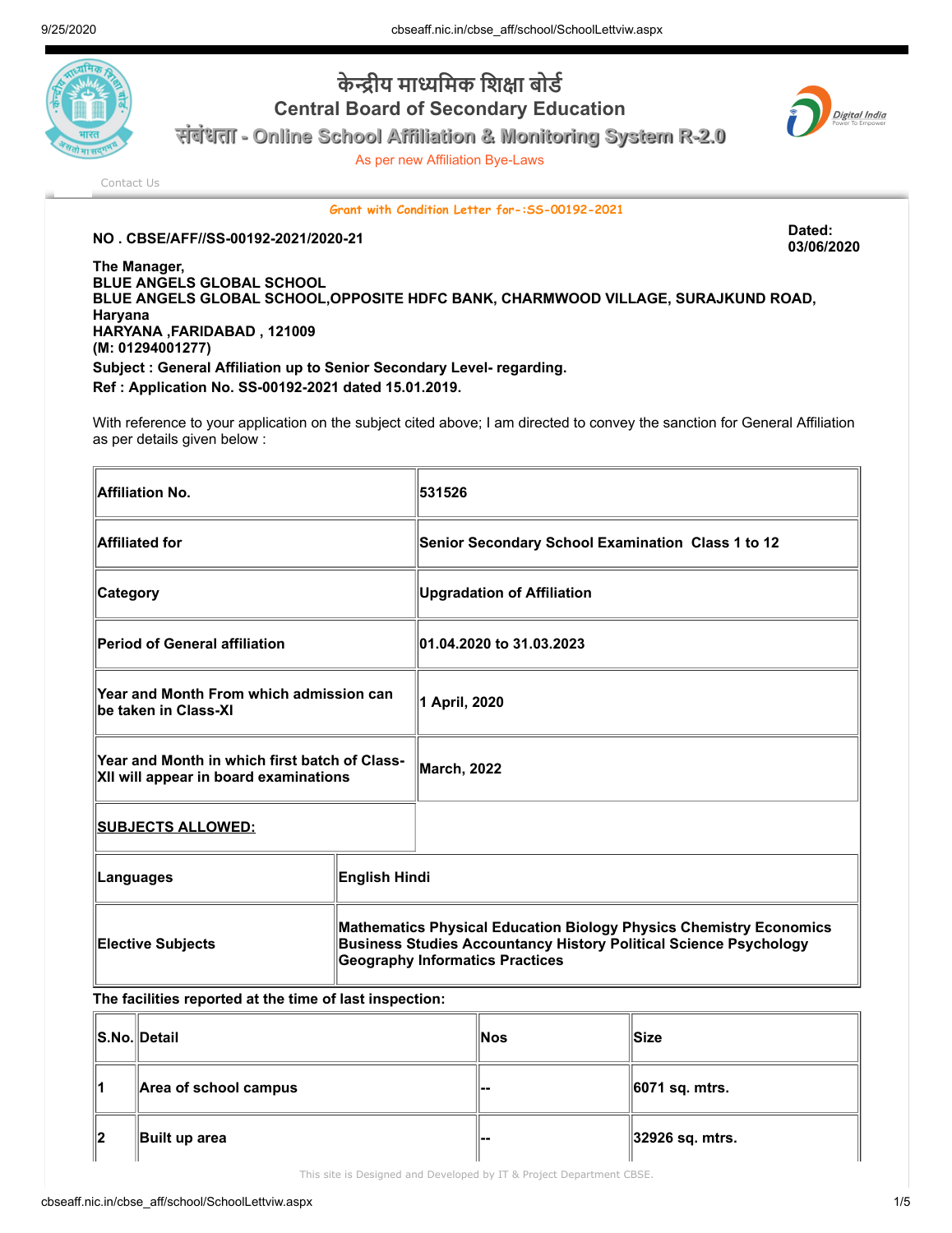9/25/2020 **cbseaff.nic.in/cbse\_aff/school/SchoolLettviw.aspx** cbseaff.nic.in/cbse

| ∥3 | Area of play ground                |                                  | 1500 sq. mtrs. |
|----|------------------------------------|----------------------------------|----------------|
| 4  | <b>Composite Science Lab</b>       | 01                               | 40x40 sq. ft.  |
| 5  | <b>Mathematics Lab</b>             | 01                               | 30x20 sq. ft.  |
| 6  | Computer Lab                       | 01                               | 32x20 sq. ft.  |
| 17 | <b>Biology Lab</b>                 | 01                               | 40x40 sq. ft.  |
| 8  | <b>Chemistry Lab</b>               | 01                               | 40x40 sq. ft.  |
| ∥9 | Physics Lab                        | 01                               | 40x40 sq. ft.  |
| 10 | Library rooms                      | 01                               | 79x20 sq. ft.  |
| 11 | <b>Class rooms</b>                 | 42                               | 27x20 sq. ft.  |
| 12 | Class rooms                        |                                  |                |
| 13 | Name of society running the school | KAKA THAN SINGH EDUCTIONAL TRUST |                |

The above sanction is subject to fulfillment of following conditions:-

- 1. The school will follow the syllabus on the basis of curriculum prescribed by NCERT/CBSE for the Middle Classes. The school will follow syllabus and courses as per scheme of studies prescribed by the Board for Secondary/Sr. Secondary School Examination and changes made therein from time to time.
- 2. The school should go through the provision of **Affiliation and Examination Bye Laws and keep a copy there of** for reference purpose and also advised to visit CBSE websites / , http://cbseacademic.nic.in/ & http://cbse.nic.in/ for updates. The School is expected to see all circulars on these CBSE websites at least once every week.
- 3. **The school shall submit their information through Online Affiliated School Information System (OASIS) as per details given in circular no. affiliation-06/2018 dated 24.04.2018. Link for OASIS is available on Board's website: www.cbse.nic.in.**
- 4. The school will follow the **RTE Act, 2009** and instructions issued thereon by the CBSE/Respective State /UT Govt. from time to time.
- 5. The school will enroll students proportionate to the facilities available in the school as prescribed in the Affiliation Bye-Laws of the Board which shall not in general exceed the optimum number as under :-

|                         |      |                              | $\ $ Campus area $\ $ Enrolment $\ $ No. of Sections (pre-primary to X) No. of Sections at Sr. Secondary (XI &XII) |
|-------------------------|------|------------------------------|--------------------------------------------------------------------------------------------------------------------|
| a)∥1.0 acre             | 1250 | $  02$ in each class         | $\parallel$ 04 each in class XI and XII                                                                            |
| b) $\parallel$ 1.5 acre | 1875 | $\parallel$ 03 in each class | $\parallel$ 04 each in class XI and XII                                                                            |
| c) $\ 2.0\>\text{acre}$ | 2500 | $  04$ in each class         | $\parallel$ 04 each in class XI and XII                                                                            |

d) the actual facilities in the school which shall be proportionate to the optimum number mentioned at (a), (b) School running on bigger campus of more than 02 acres, the number of students shall be restricted as per and (c) above.

- 6. The school will provide well equipped Laboratories, Library and other facilities as per norms of the Board. The relevant books as per the academic level of students shall be made available in the library.
- 7. The School should have at least one adequately equipped computer lab with a minimum of 10 computers and would ensure **computer student ratio of 1:20** at least. Proper software along with facility of Broad Band connectivity with the feature of 'internet always on' from any service provider to be ensured.
- 8. The schools affiliated and running upto Senior Secondary Level will provide suitable facilities including the equipment in laboratories/workshops and games for classes XI and XII as per requirements laid down in rules.
- 9. The school will also abide by the conditions of Recognition/NOC prescribed by the State Government concerned.
- 10. The school is required to restrict the number of sections as per the infrastructure facilities available in the school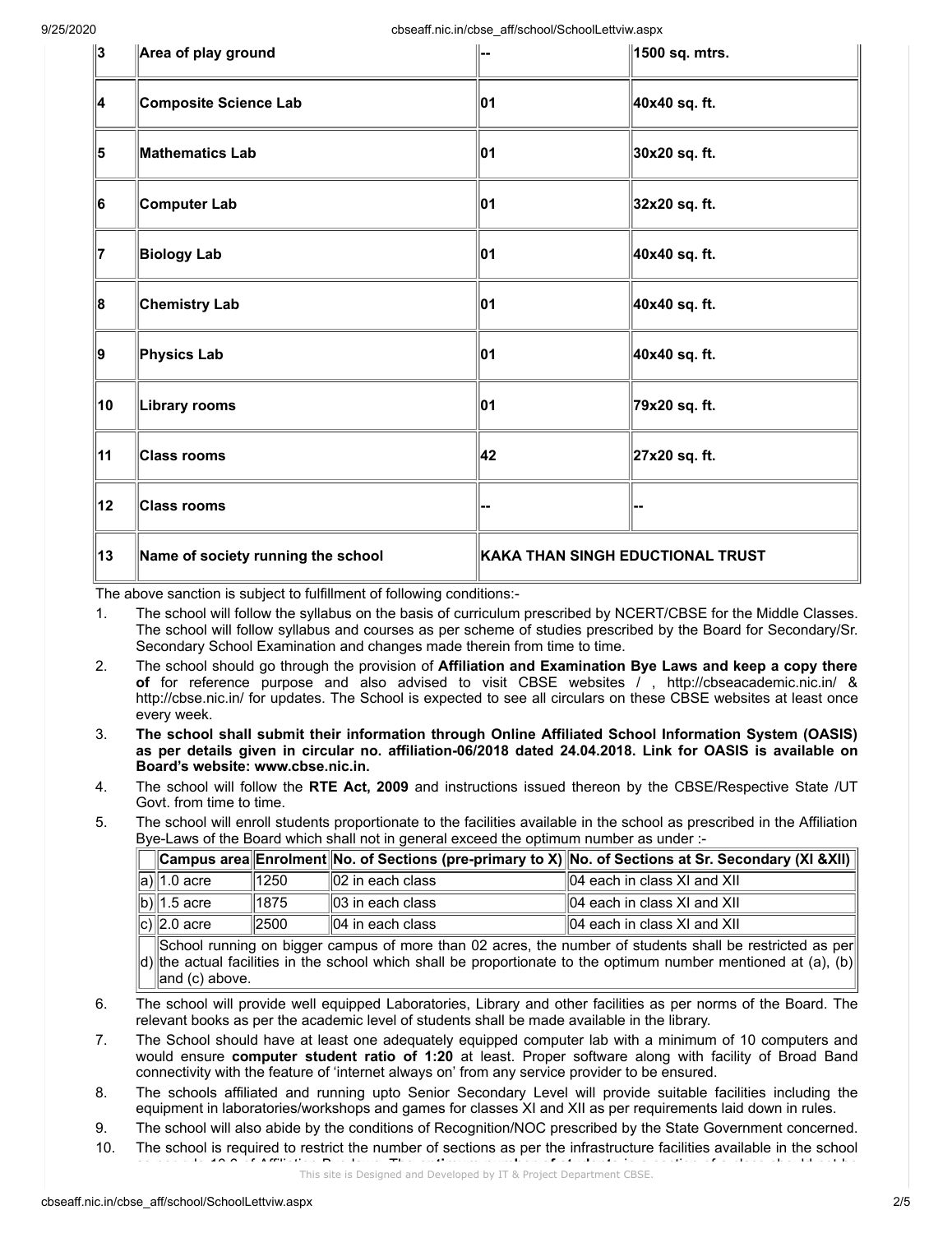9/25/2020 9/25/2020

more than 40 and number of students at middle, secondary and senior secondary level of the school shall preferably be proportionate to each other.

- 11. **The section teacher ratio of 1:1.5** is to be maintained to teach various subjects and school shall appoint qualified and trained teaching staff on regular basis as per provisions of Affiliation Bye Laws of the Board
- 12. The school and its records shall be open for inspection by an officer/official of the Board or an authorized representative of the Board/State Educational Department at any time and the school shall furnish information as may be asked for by the Board/State Government from time to time.
- 13. As per Rule 13.3 and 13.3 (i), the school shall supply information and returns called for by the Board/State/ Central Government/Local Authority within the prescribed time given for its furnishing to the authority concerned and the school should prepare its annual report containing comprehensive information including name, address postal and e-mail, telephone numbers, affiliation status, period of General affiliation, details of infrastructures, details of teachers, number of students and status of fulfillment of norms of affiliation Bye-Laws and upload same on the school's website before 15th September of every year.
- 14. The accounts should be audited and certified by a Chartered Accountant and proper accounts statements should be prepared in the name of school, as per rules.
- 15. The school will strictly adhere with all rules regarding safety of students including Fire fighting and Transportation, etc. Further, school will provide adequate facilities for potable drinking water and clean healthy and hygienic toilets with washing facilities for boys and girls separately in proportion to the number of students.
- 16. Teachers are to be educated to avoid **Corporal Punishment i.e**. rule no. 44.1 (d & e).
- 17. As per rule no. 8.2 and 13.11, facilities for physically challenged student(s) should be adequately provided and every school shall promote inclusion of student(s) with disabilities/special needs in the normal school as per provisions of the **'Rights of Persons with Disabilities Act 2016'.**
- 18. The school shall take care of **Health, sanitation and fire safety** requirements in accordance with rule no. 3.3 (vii), rule 8.5 and rule 23.11.
- 19. The school has to constitute a committee for protection of woman from **sexual harassment** at the work place and to abide by the guidelines and norms prescribed by the Hon'ble Supreme Court of India in W.P. Criminal No.666-70 of 1992 Vishaskha and other vs State of Rajasthan and other delivered on 13.8.1997 Refer rule no. 10.9.
- 20. Fees should normally be charged under the heads prescribed by the Department of Education of the State/U.T. for schools of different categories. **No capitation fee or voluntary donations** for gaining admission in the school or for any other purpose should be charged / collected in the name of the school and the school should not subject the child or his or her parents or guardians to any screening procedure in accordance with Rule No. 11.1, 2 & 3. Also, as per Chapter II, Rule No. 11.1 of Affiliation Bye-Laws, fees charged should be commensurate with the facilities provided by the institution.
- 21. The school should not use the facilities available for commercialization:-
	- (a)  $\boxed{\begin{array}{c} \text{As per rule no. 19.1 (ii) It shall be ensured that the school is run as a community service and not as} \end{array}}$ a business and that commercialization does not take place in the school in any shape whatsoever.  $(b)$ As per rule no. 19.1 (ii)(a) Any franchisee school making payment on account of use of name, motto and logo of franchiser institution or any other non-academic activities would be termed as commercialization of institution and the school is required to provide an affidavit that the school/society has not entered into any such contract to use Name, logo, motto for consideration of fee.
- 22. **Admission to the school** is to be restricted as per rule 6.1 of Examination Bye-laws and rule 12 (i, ii & iii) of Affiliation bye laws.
- 23. School will not prepare any student/ start class for **any other Board** except CBSE from their CBSE affiliated school building/ premises
- 24. As per rule 13.12 (ii), no affiliated school shall endeavour to present the candidates who are not on its roll nor shall it present the candidates of its unaffiliated Branch/School to any of the Board's Examinations.
- 25. Running of classes of **coaching institutions** in the school premises in the pretext of providing coaching to the students for various examinations is not approved by the board. Strict action would be taken on defaulters.
- 26. Each school affiliated/ to be affiliated with the Board shall frame **Service Rules** for its employees which will be as per Education Act of the state/U.T., if the Act makes adoption of the same obligatory, otherwise as per Service Rules given in Affiliation Bye Laws. Further, **Service Contract** will be entered with each employee as per the provisions in the Education Act of the state/ U.T., or as given in Appendix III.
- 27. **Pay and allowances** to staff should be revised from time to time to bring it at par with that of State Government. Further, **Salary and service conditions** of staff should be fixed in accordance with rule no. 3.3 (v) and rule no. 10.2 as appended below:-

a) The school in India must pay salaries and admissible allowances to the staff not less than the corresponding categories of employees in the State Government schools or as per scales etc. prescribed by the Government of India.Further, the service conditions as per Rule 10 and Rules 24 to 49 of Affiliation Bye-Laws shall also be adhered to.

(b) Salary should be paid through Electronic Clearing Service (ECS) from the date of first appointment of the teachers on probation.

<sup>28.</sup> Continuous **sponsoring of students at Board examination** is to be made as per rule 13.12 (iv). Failure to do so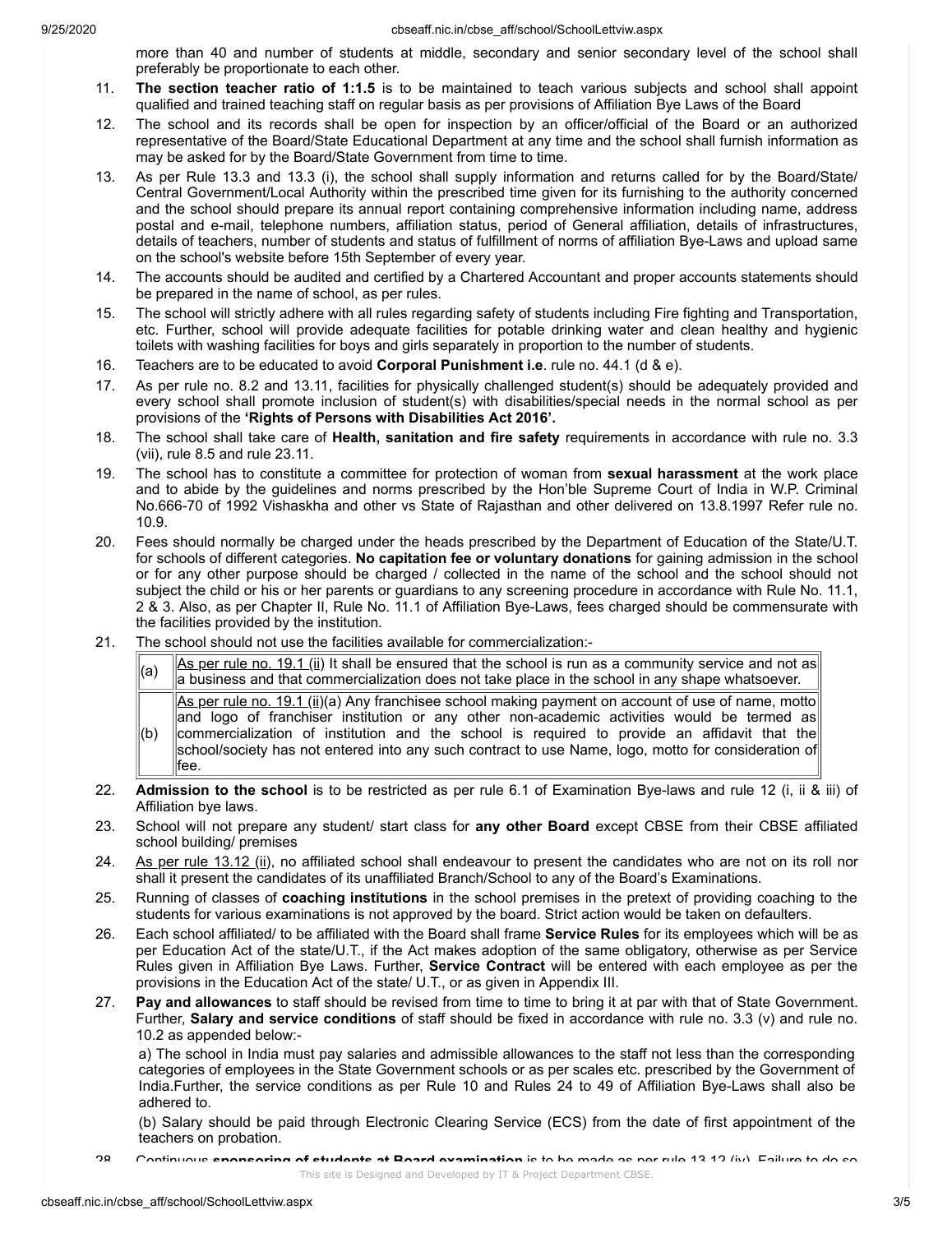as the case may be

- 29. **School infrastructure and teachers** should be made available as per rule no. 13.4 **for examinations** conducted by the board and evaluation of answer scripts
- 30. As per rule no. 8.8 (iv & v), every affiliated school is required to develop their own website containing comprehensive information such as affiliation status, details of infrastructure, details of teachers, number of students, address-postal and e-mail, telephone nos. etc.
- 31. Strict adherence to the provisions of Wild Life Protection Act while procuring plants and animals for the use in laboratories by the school must be made in accordance with circular no. 03 dated 21 May 2013
- 32. As per rule 15.1 (d), the school will follow the syllabus on the basis of curriculum prescribed by NCERT/ CBSE and text books published by NCERT/CBSE for the Middle classes as far as practicable or exercise extreme care while selecting books of private publishers. The content must be scrutinized carefully to preclude any objectionable content that hurts the feelings of any class, community, gender, religious group in society. The school will be responsible if prescribed books are found having such content. Provided also that the school would put a list of such books prescribed by it on its website with the written declaration duly signed by the Manager and the principal to the effect that they have gone through the contents of the books prescribed by the school and owe the responsibility
- 33. As per RTE act 2009 and Chapter IX rule No. 53.2.2(a) and 53.3, a teacher appointed to teach Class I to V and VI to VIII should pass in the Central Teacher Eligibility Test (CTET)/ State Teacher Eligibility Test (TET) conducted by the appropriate Government in accordance with the guidelines framed by the NCTE for the purpose
- 34. As per rule no. 3.3 h (vi), every school should organize at least one week training programme for teachers every year in association with any teachers training institute recognized by the State or Central Government or by any agency identified by the Board
- 35. Every secondary and senior secondary school shall appoint a person on full time basis for performing the duties of a Health Wellness teacher as per rule 53.5.
- 36. The school will create Reserve Fund as per the requirement of the Affiliation Bye Laws.
- 37. The Board would not allow any transfer of property/sale of school by one society/ Management/ Trust to another Society/Management/Trust through agreement/sale deed. In case such transaction is effected explicitly or implicitly the Board shall withdraw its affiliation with immediate effect.
- 38. The school is required to follow the safety guidelines as issued by the Board vide Circular No-Affiliation 05/2018 dated 27.03.2018 captioned Safety of Children in schools.
- 39. The school is directed to submit an affidavit duly notorized with in 15 days of issuance of grant letter, as an instrument of acceptance of terms of affiliation. The school is not allowed to alter or make any changes in the contents of the affidavit. The format of affidavit is attached with this letter.
- 40. 5-6 names of persons not below the rank of Principal of Sr. Secondary School affiliated with the Board be recommended so that two of them may be approved by the Board as its nominee in the School Managing Committee. Of these 2-3 may be Principals of KV/JNV
- 41. The school shall apply for further Extension of General Affiliation 'Online' through www.cbseaff.nic.in with prescribed fee and other essential documents as per the time period given by the board in this regard before the expiry of the date of General affiliation otherwise penalty as per rules will be charged for late execution of application.
- 42. The school should not start Class IX/X/XI/XII (as the case may be) without written approval of the Board. The Board shall not be responsible for any consequences in case class IX/X/XI/XII are started without obtaining the prior approval of the Board and without following the Affiliation Byelaws.
- 43. It is mandatory for every affiliated school to become a member in the local Sahodaya of CBSE schools.
- 44. In case of established violation of Affiliation Bye laws, directions given in the circulars and any of the above mentioned conditions by the school, the school would be liable for disaffiliation under Chapter V,Rule No. 17 of Affiliation Bye-laws.
- 45. Some of the important rules to be adhered to by the school were given above for drawing specific attention of the school authorities. However, the school authorities are required to acquaint themselves with the rules contained in Affiliation, Examination Bye-laws and circulars issued by the Board from time to time. Any laxity in following rules/instructions of the Board will lead to action against school as per Rule 17 of Affiliation Bye-laws.
- 46. The school is required to contact the concerned Regional Office of CBSE for allotment of school number and password for online Registration of candidates.
- 47. Concerned Regional Office is requested to allot the School number and create new email id of school (SchoolNumber@cbseshiksha.in), this will be used for all online activities and official communication with the Board . For example , if school number is 99999, then email ID will be 99999@cbseshiksha.in. Password for first time login for new email ID will be shared to you on school's email ID/ Mobile number of Principal given at the time of applying online for affiliation.
- 48. School is requested for :-

a. **This email ID will be used for communication with CBSE only.** Do not use this email ID with other people or organisations.

- b. **This email ID is not to be printed on the school letter head ,** to avoid its circulation in the public.
- c. **If there is a change of the Principal , proper handing over of this email ID** (User ID and Password ) be done between outgoing and incoming Principal .

d. **All the examination related work and all CBSE related correspondence will be done on this email ID** This site is Designed and Developed by IT & Project Department CBSE.